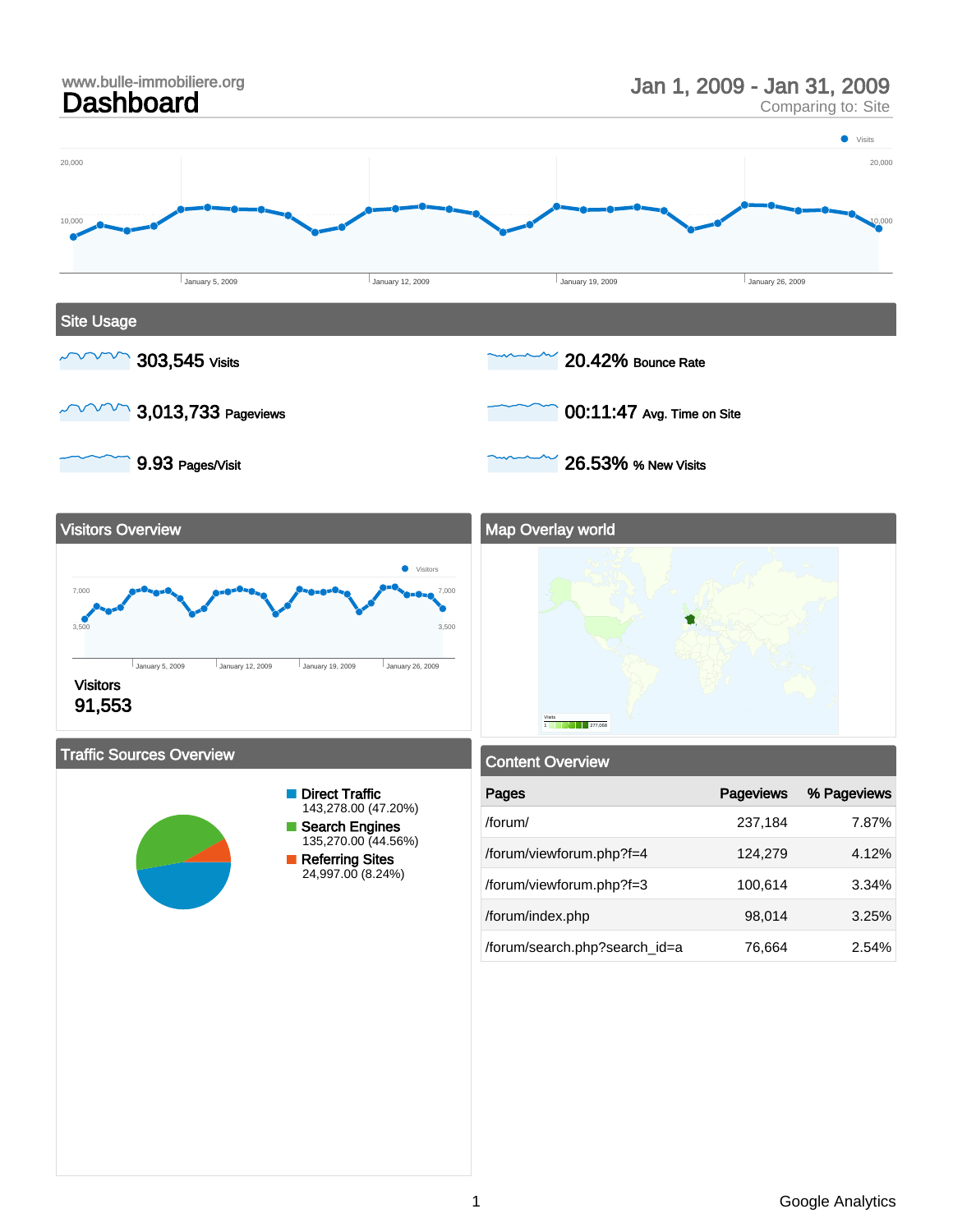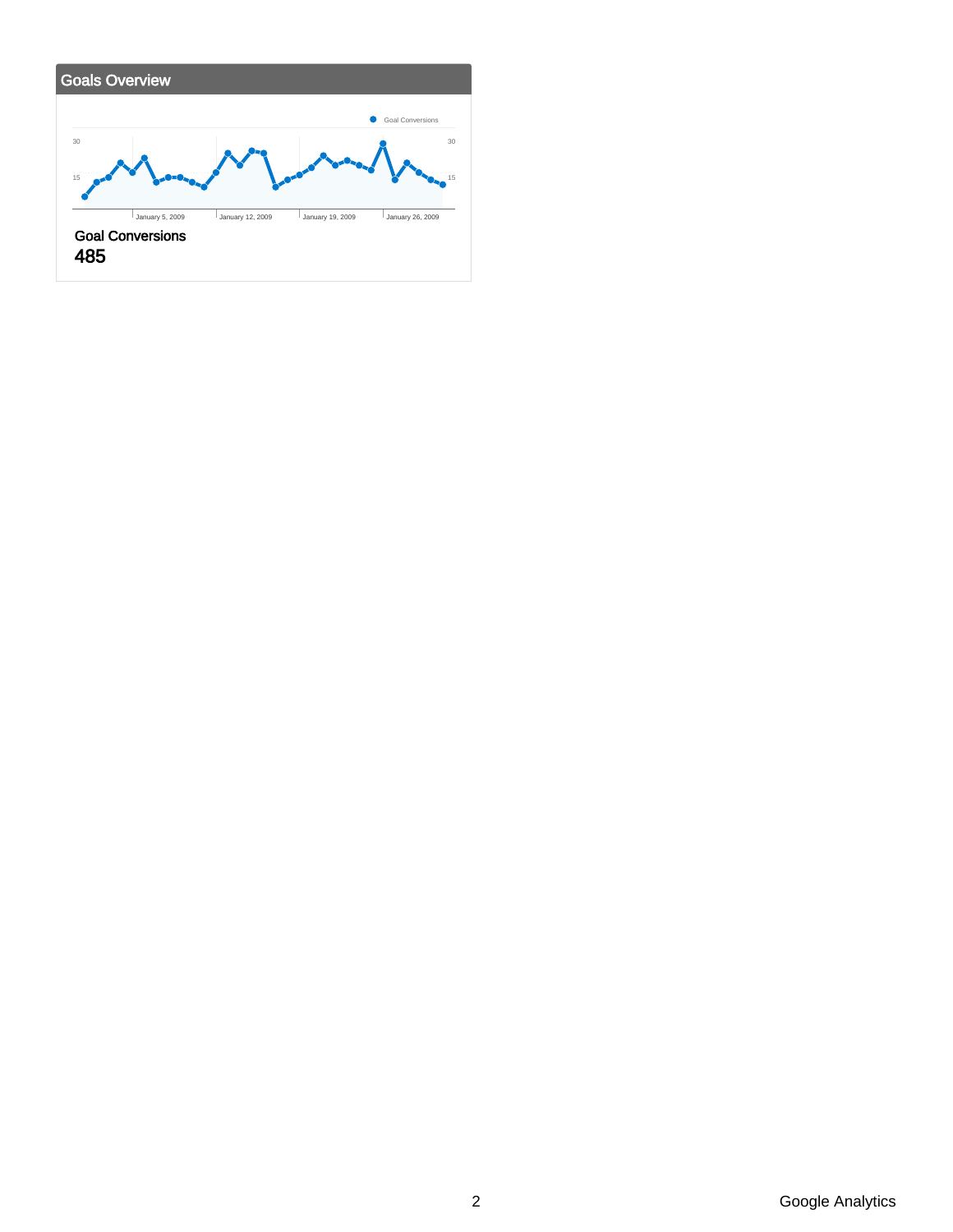

26.53% New Visits

### Technical Profile

| <b>Browser</b>    | <b>Visits</b> | % visits | <b>Connection Speed</b> | <b>Visits</b> | % visits |
|-------------------|---------------|----------|-------------------------|---------------|----------|
| Firefox           | 150,891       | 49.71%   | <b>DSL</b>              | 200.011       | 65.89%   |
| Internet Explorer | 127,230       | 41.91%   | <b>Unknown</b>          | 66,010        | 21.75%   |
| Safari            | 11.449        | 3.77%    | T1                      | 18,492        | 6.09%    |
| Chrome            | 5,321         | 1.75%    | Cable                   | 11.707        | 3.86%    |
| Opera             | 4,173         | 1.37%    | Dialup                  | 5,913         | 1.95%    |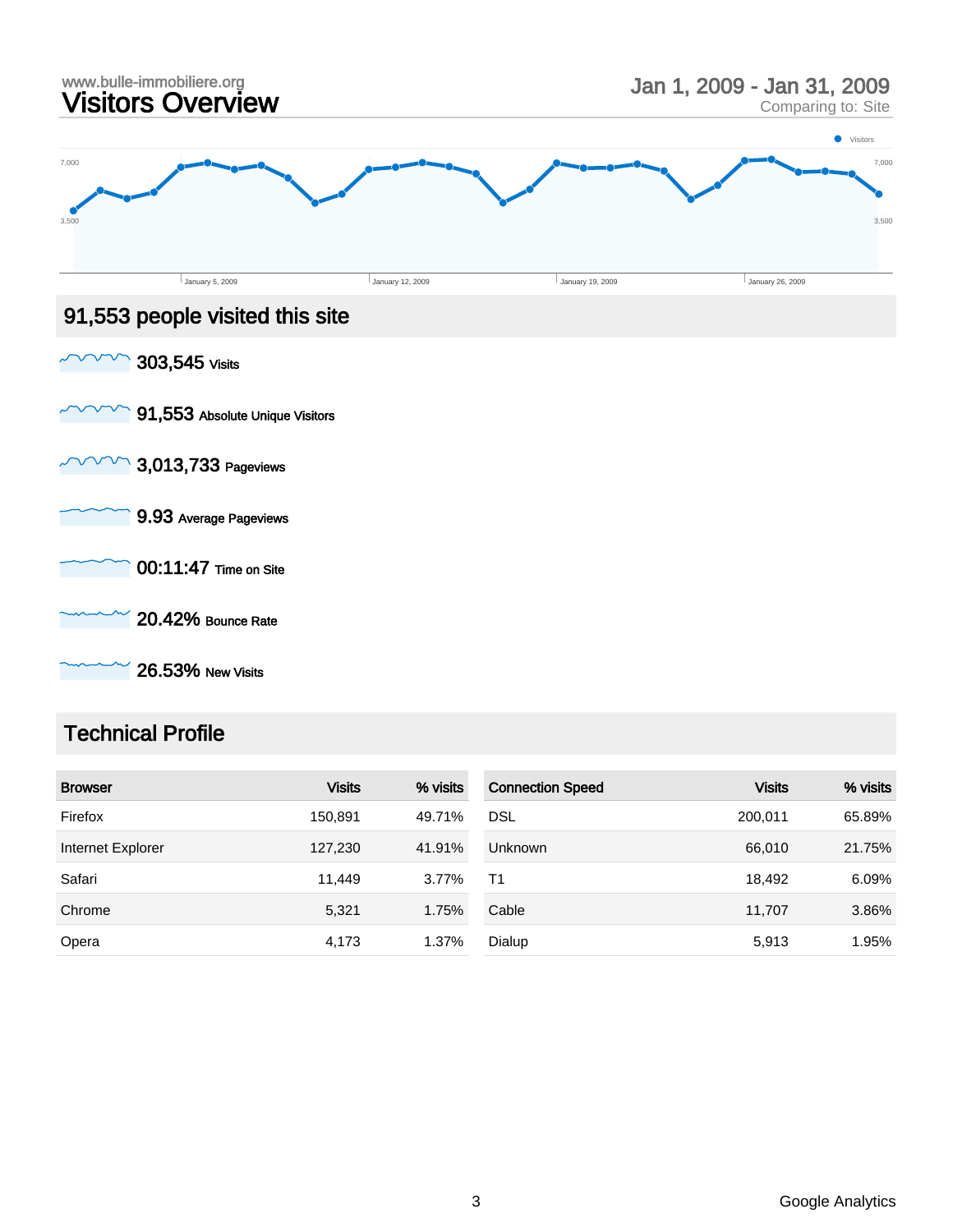

8.24% Referring Sites



 $\sim$  44.56% Search Engines

## Top Traffic Sources

| <b>Sources</b>                   | <b>Visits</b> | % visits | <b>Keywords</b>         | Visits | % visits |
|----------------------------------|---------------|----------|-------------------------|--------|----------|
| (direct) ((none))                | 143.278       | 47.20%   | bulle immobiliere       | 31.592 | 23.35%   |
| google (organic)                 | 127.756       | 42.09%   | bulle immo              | 18.447 | 13.64%   |
| yahoo (organic)                  | 4.636         | 1.53%    | bulle immobilière       | 6.118  | 4.52%    |
| forum.bulle-immobiliere.org      | 3,429         | 1.13%    | bulle immobiliere forum | 4.909  | 3.63%    |
| bulle-immobiliere.net (referral) | 2.284         | 0.75%    | bulle                   | 2,836  | 2.10%    |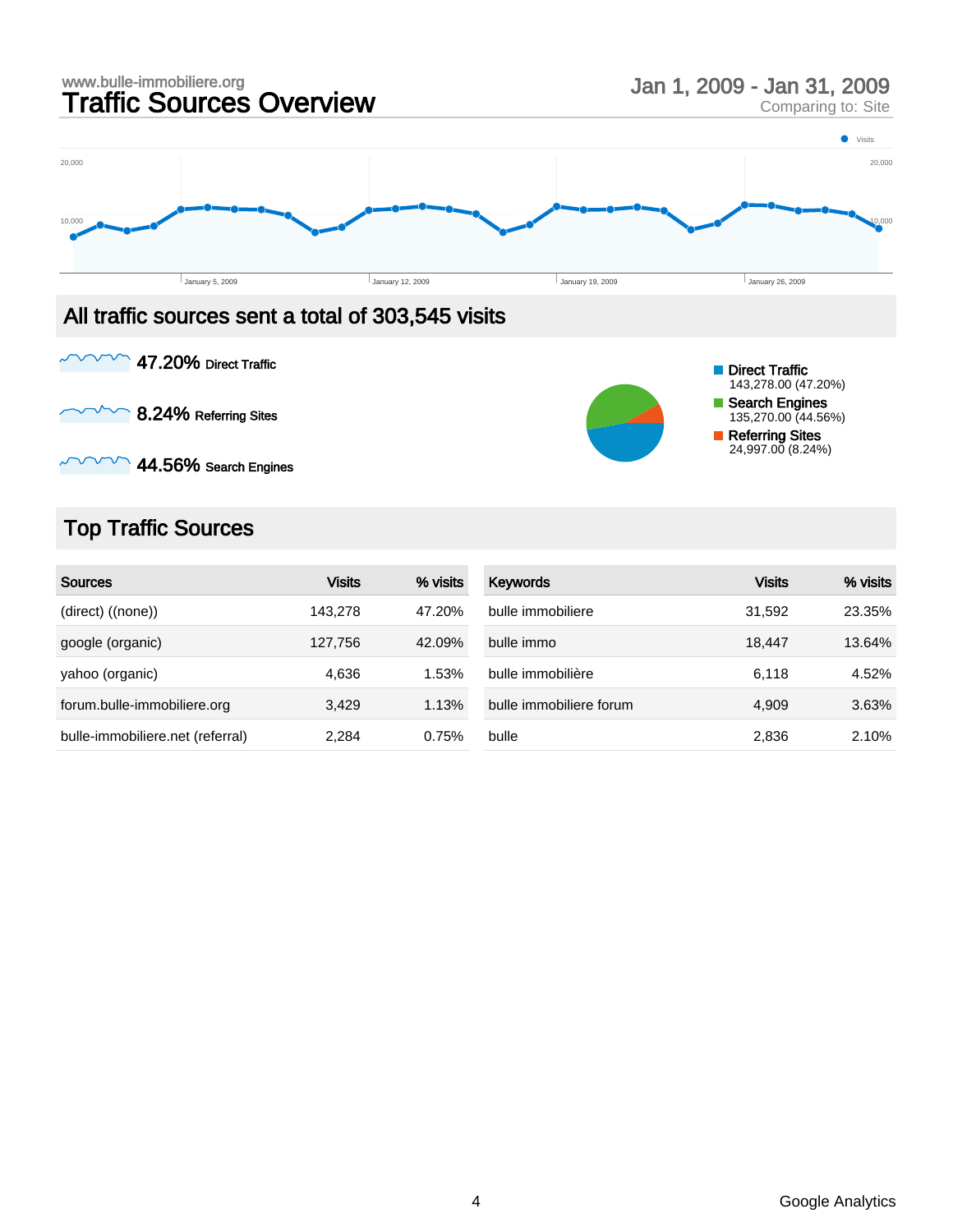

 $^{\sim\!{\prime\prime\!}{\sim}}$   $485$  conversions, Goal 1: Enregistrement sur le forum

### Goal Performance

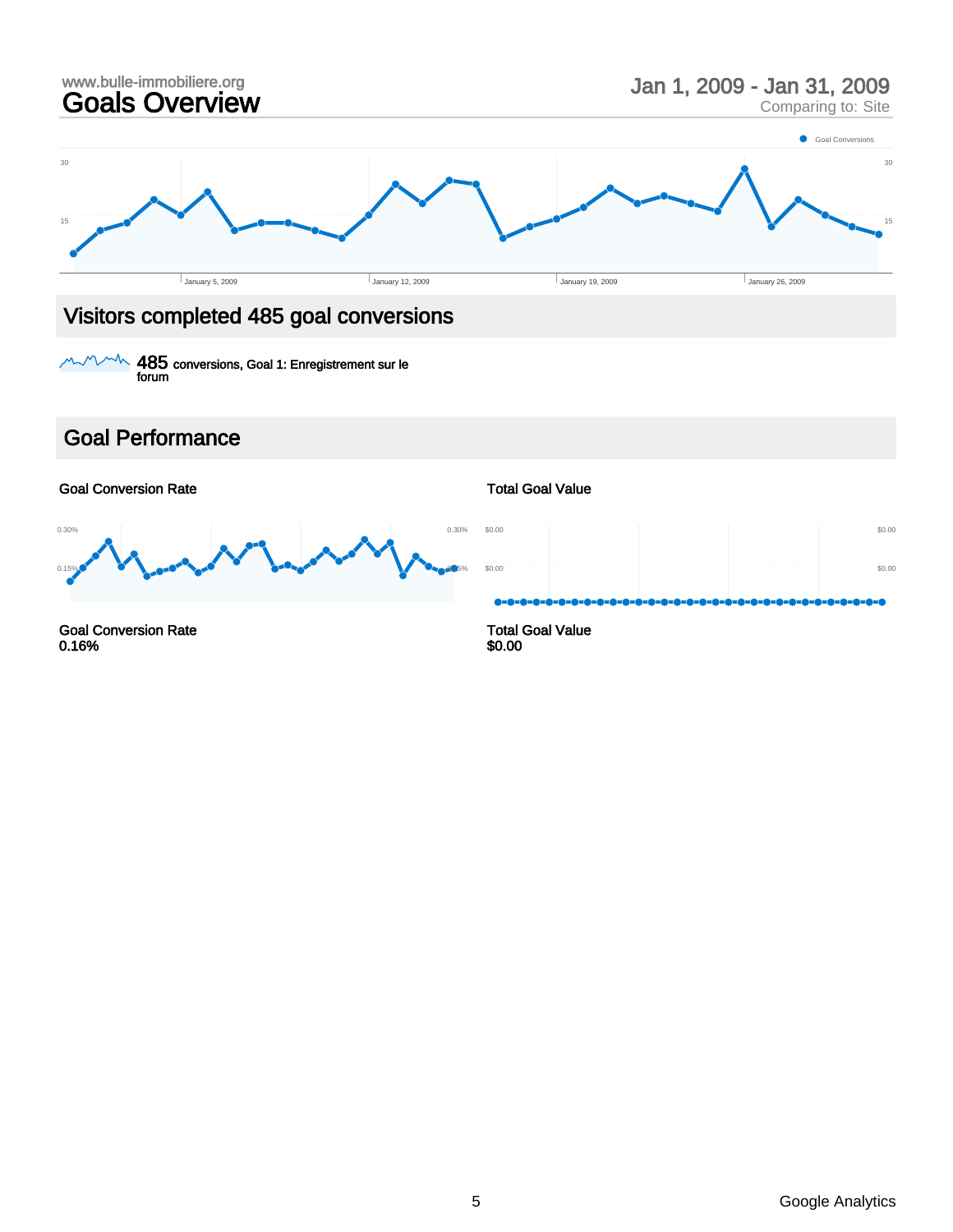## www.bulle-immobiliere.org<br>**Map Overlay** Map Overlay Jan 1, 2009 - Jan 31, 2009 Comparing to: Site



# 303,545 visits came from 122 countries/territories

Site Usage

| <b>Visits</b><br>303,545<br>% of Site Total:<br>100.00% | Pages/Visit<br>9.93<br>Site Avg:<br>$9.93(0.00\%)$ | Avg. Time on Site<br>00:11:47<br>Site Avg:<br>00:11:47 (0.00%) |             | % New Visits<br>26.65%<br>Site Avg:<br>26.53% (0.45%) | Site Avg:    | <b>Bounce Rate</b><br>20.42%<br>20.42% (0.00%) |  |
|---------------------------------------------------------|----------------------------------------------------|----------------------------------------------------------------|-------------|-------------------------------------------------------|--------------|------------------------------------------------|--|
| Country/Territory                                       |                                                    | <b>Visits</b>                                                  | Pages/Visit | Avg. Time on<br><b>Site</b>                           | % New Visits | <b>Bounce Rate</b>                             |  |
| France                                                  |                                                    | 277,068                                                        | 10.00       | 00:11:51                                              | 26.54%       | 20.01%                                         |  |
| United Kingdom                                          |                                                    | 3,888                                                          | 9.16        | 00:11:35                                              | 15.77%       | 18.34%                                         |  |
| Belgium                                                 |                                                    | 3,170                                                          | 8.57        | 00:10:07                                              | 30.00%       | 27.63%                                         |  |
| <b>United States</b>                                    |                                                    | 2,984                                                          | 6.97        | 00:08:06                                              | 41.66%       | 38.20%                                         |  |
| Germany                                                 |                                                    | 2,668                                                          | 9.57        | 00:12:56                                              | 13.27%       | 13.38%                                         |  |
| Switzerland                                             |                                                    | 2,278                                                          | 11.57       | 00:12:22                                              | 29.72%       | 20.94%                                         |  |
| Luxembourg                                              |                                                    | 1,724                                                          | 13.74       | 00:14:25                                              | 13.69%       | 9.98%                                          |  |
| Thailand                                                |                                                    | 1,000                                                          | 3.03        | 00:03:53                                              | 82.60%       | 81.10%                                         |  |
| Canada                                                  |                                                    | 982                                                            | 6.13        | 00:05:19                                              | 56.21%       | 42.06%                                         |  |
| Italy                                                   |                                                    | 848                                                            | 16.32       | 00:17:35                                              | 12.50%       | 15.57%                                         |  |